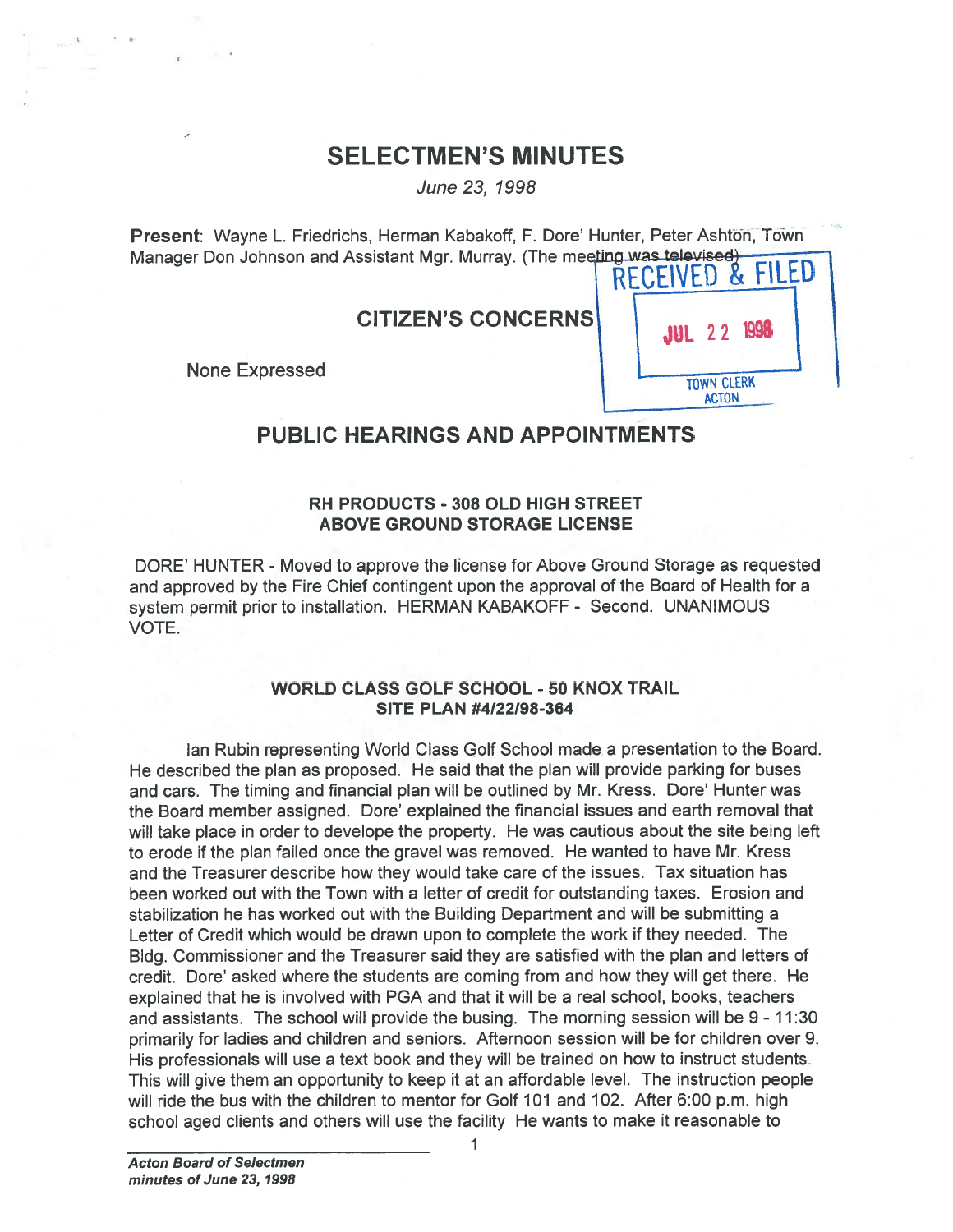allow many people to attend. He intends to run fund raisers to help with tuition for those that cannot afford. Dore' asked about arrant balls and the control for the abutter that is concerned. Driving ranges have big fishing nets and it is common to contain balls on site. He will be using limited distance balls. These weigh half as much and will not go off site.

Dote' asked what assurance we had that the design will not be changed to affect the abutters in an harmful way. Dore' asked why are they using an air building. Mr. Kress said because they are going all year round. It is more economic and provides for more height. Herman asked about the outside <sup>202</sup> and <sup>p</sup>itch and putt will it be lit for night <sup>p</sup>lay. Oscar said no at this time. Herman asked that the lighting be limited and with the approva<sup>l</sup> by the Board. He asked about the money to be <sup>g</sup>ifted to the Town for the traffic light at the <sup>62</sup> Powdermill Road. Kress responded that it will go to the Building Dept. Herman asked about the DEP requirement for pitch and putt and asked about LOC. If the money is not paid the Treasurer will exercise the LOC in the <sup>180</sup> days if the taxes are not paid. Herman asked about turning radius and Garry will condition the permit to allow for a sidewalk from Knox Trail if the turning cannot be made possible. Peter asked if the Concord abutters had been notified, there was only one within the 180 feet and they have been noticed.

Bill Lawrence said he and Oscar Kress have been working cooperatively over the pas<sup>t</sup> <sup>12</sup> years. He noted that the septic system that serves his building is•in the parking lot of property owned by Kress. He is concerned that they may not have room to put in a new one if it fails. An engineer has looked and they might be able to pu<sup>t</sup> one on his site. He felt this aspect of development has been overlooked. Dore' felt it was not a site plan issue. Mr. Lawrence wants to gain an easement to replace the system before Kress lays down a lot of asphalt. Dore' was not sure that this issue was at the proper forum for addressing it. Dore' felt the question of resolution was between he and Kress. Dore' felt the Town should not be required to address this. The system was pu<sup>t</sup> in before the property was subdivided. Dore' felt he had a case for an easement by necessity already. Mr. Kress has offered easement last week. Bill is to ge<sup>t</sup> an engineer to show where the backup bed would be located. It has never gotten done. Kress met with BOH did some calculations and Lawrence could pu<sup>t</sup> in <sup>a</sup> new system by using the easement. It is now up to Lawrence. Wayne asked how the decision would be written. Garry will draft it to address 101 and 202, or would they like to address in <sup>p</sup>hases. Dote' wanted to have it written to address the 202 <sup>p</sup>lan as well and to come back at <sup>a</sup> latter date.. stow many people to strend. He intends to run fund raisers to help with utilion for those to comence. Orbitter a respected worted that smooth of its abutter hat is the comence of the interaction in the stock for the stock

DORE' HUNTER - Moved to take under advisement. - HERMAN KABAKOFF - Second. UNANIMOUS VOTE.

#### HAARTZ CORPORATION -87 HAYWARD ROAD SITE PLAN #5/5198-365

Doug Seaver vice president of Haartz, Dick Hatfield Director of Environment were present. The Haartz Corp. has been in business for over <sup>75</sup> years. They began in Acton in 1967. They make coated fabrics for automotive and marine uses. They have expanded over the pas<sup>t</sup> years. <sup>45</sup> million per year and now they have expanded into the European markets in the mid nineties doing over <sup>100</sup> million dollars. The Town has been proactive working with them during their development. Their largest sales market is coated foam and they have difficulty storing the items. Their clients have now begun to store only a days worth of inventory on site. They maintain the stock for them as tier one

2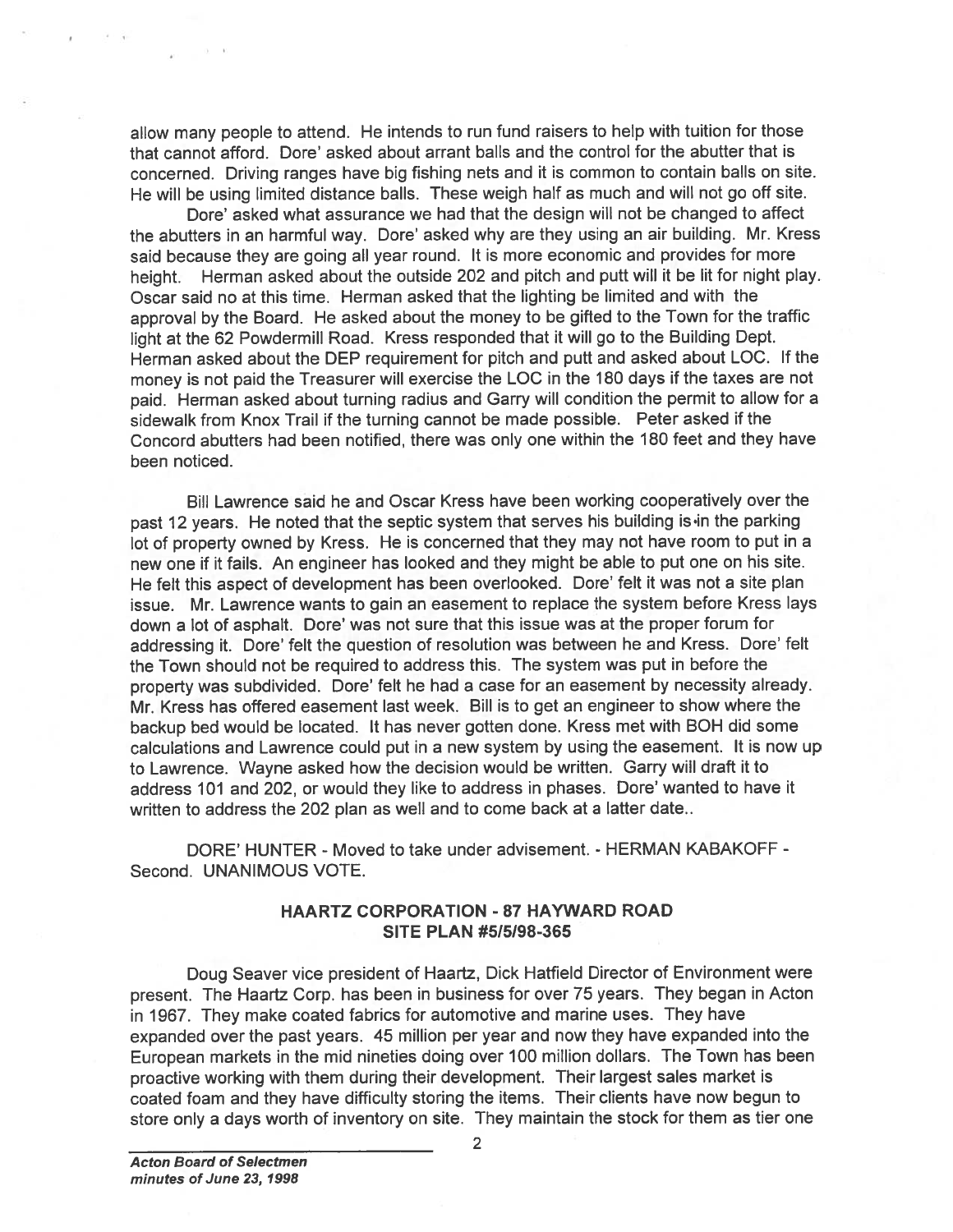and two suppliers. This need has led to building <sup>a</sup> new building to be used for finish good products and inspection. The space currently used today will be converted to R&D facility. They are one of the four major suppliers. They currently have 80% of the market for tops. They need to expand R&D and this will accommodate this. The firm is privately owned and has always been good neighbors. They feel they have designed <sup>a</sup> visual friendly site. They think the truck traffic will be only 1 to 2 additional per day. He does not want to have to store off site as this will raise their costs in <sup>a</sup> very competitive market. They plan to address all staff comments They hope for <sup>a</sup> mid-winter occupancy.

Herman commented on staff comments and he wanted assurances that they would take care of all the issues stated by staff. Herman asked about the variance for time truck traffic when it would be used. They run <sup>a</sup> 24 hour day. They do not do shipping at night. They have to truck off hour materials at times and usually go toward Hanscom to carrier out. Herman noted that it did not look like <sup>a</sup> detriment to the area. The truck traffic amendment is due to <sup>a</sup> condition on <sup>a</sup> former site plan, and <sup>a</sup> modification to the old site plan will be needed to address the additional truck traffic. He felt that it would be occasional occurrence if they have <sup>a</sup> customer that needs to ge<sup>t</sup> supplies and to have their trucks go between the Craig Road and Hayward facility.

Wayne noted that Haartz has been <sup>a</sup> good neighbor. Wayne asked how many employees they have right now. He said they have 315 employees. Eric Haartz wants to be <sup>a</sup> good neighbor and community participant. Herman asked about the sidewalk contribution, and the need to address the property at the intersection of Main Street and Hayward Road. We plan to make the intersection better and currently now we do not have the ownership of the property to affect these improvements. Herman wants to ear mark the monies to perform this modification to the intersection, If we fail to do it within <sup>a</sup> time specified we will use it to build sidewalks in another area town or address another troublesome intersection. Garry was asked to incorporate this into the decision with the intersection work to be completed within two years. and two suppliers. This need has led the products and inspection. The space cure of the four major supplier and that will be only and this will raise then the street of stellar and the street of stellar and the street of s

Peter agreed with Herman about need to address this intersection. Anything to make the area safer.

Wayne asked about comments in the Planning comments.

Julie Cotter Charter Road resident agreed they have been good visual neighbors but the smell is <sup>a</sup> concern in the neighborhood. They have been working to have <sup>a</sup> high efficiency system to solve the problem. They are well within the DEP guidelines for emission. But they are looking to resolve the odor all together. The Ventilation system will not be emitting anything since there are no processing systems in the proposed building, just product storage.

Gorden Richards - He asked about the water table and the sections of the new areas and asked if it would raise the water level. Mark Donouhoe said no. Mr. Richards felt they needed to look at it again. He feels that the heights are taken at <sup>a</sup> dry time. Garry Rhodes was asked to look at the numbers submitted to resolve Mr. Richards concerns.

HERMAN KABAKOFF - Moved to take under advisement. - DORE' HUNTER - Second.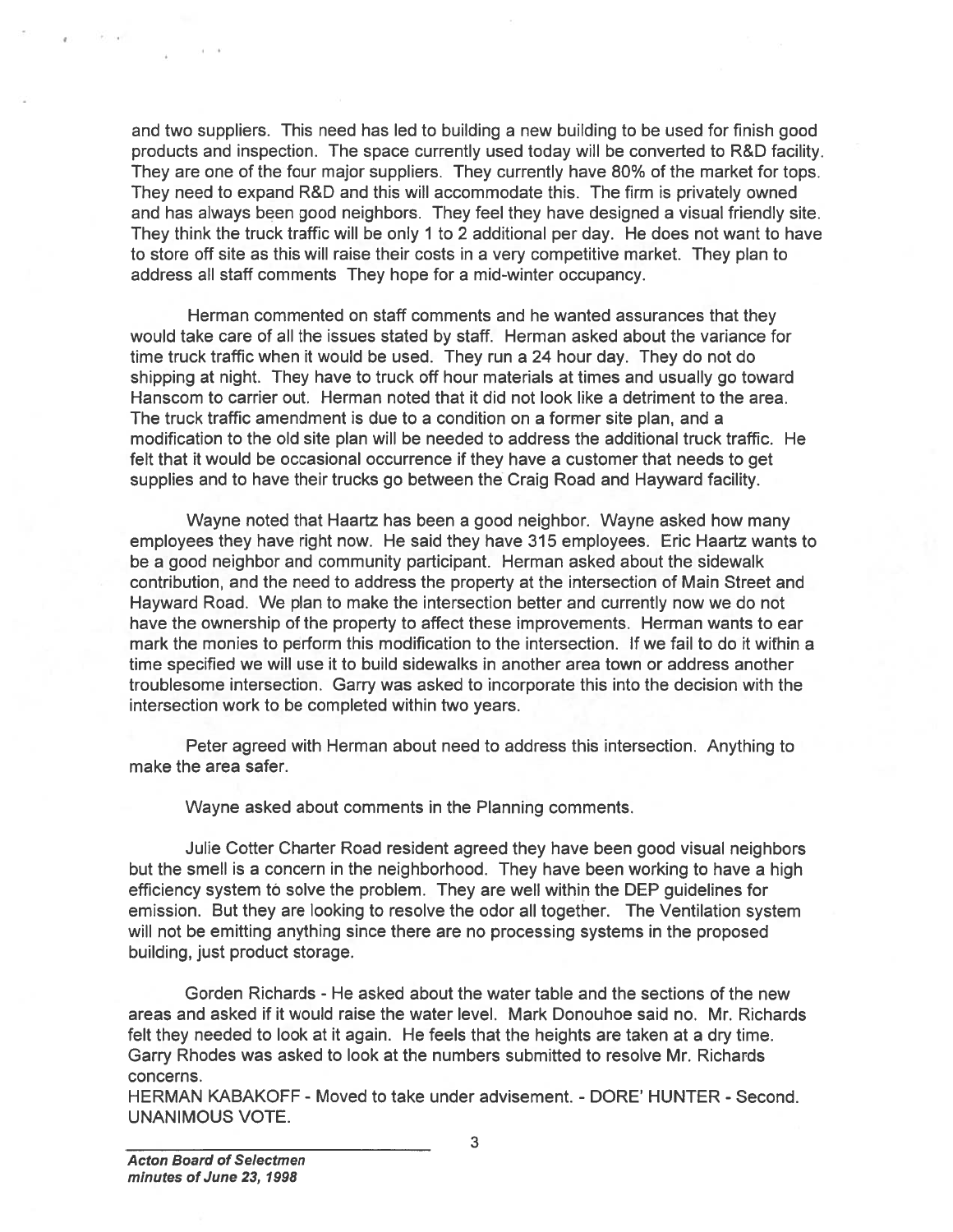#### COLES BROOK CORPORATE CENTER SITE PLAN #1130198-362

DORE' HUNTER - Moved to continue the hearing to July 21, 1998 at 7:45. HERMAN KABAKOFF - Second. UNANIMOUS VOTE.

### LEES STUNTZ REGIONAL AGREEMENT DISCUSSION

Dore' explained the RAG discussion outline that would take place tonight. It is an exchange and noted that it is attended by some members of the Finance Committee. The School Committee will issue their repor<sup>t</sup> and may require <sup>a</sup> special town meeting in both towns, or require some changes.

The RAG modifications are to be <sup>a</sup> compromise and that both sides will go away unhappy. He noted that they have produced <sup>a</sup> cover letter that every one has received. Dore' had given an earlier document and he suspected that Lees would presen<sup>t</sup> <sup>a</sup> more polished version. The 95/5 ratio formula will be changed to <sup>a</sup> three year average. The three year averaging is better for communities that are expanding at <sup>a</sup> high rate and this would be good for Boxboro. John Fallon has done numbers for Boxboro presentation and in the years that we are not building anything they may pay less.

Lees Stuntz commented that they go<sup>t</sup> together as <sup>a</sup> group because Acton and Boxboro have been together for 43 years, they have worked together quite well. They were looking at it as building projects before them and it has made the 95/ 5 not workable..

They are discussing the version dated 6/16/98. The Regional School Committee needs to vote on it and to answer questions. John Fallon wanted to note that the State Law provides 60 day veto for school debt. The agreemen<sup>t</sup> notes that it has to be an affirmative vote by both towns. The process first uncovered the non-financial items and then worked at the financial issues. They took one night and talked about perceptions of what communities face and they have. This is not an agreemen<sup>t</sup> that everyone is happy with. They hope that this will allow them to ge<sup>t</sup> <sup>a</sup> 51% vote in each town to move forward to provide building space at the region. He noted that <sup>a</sup> majority of members of the committee do not have children in the system. Herman asked when to address the final version and whom to address the questions to. He was told tonight would be <sup>a</sup> good time to begin but utltimately, the School Committee for the presentation planned for July 2nd. COLES BROOK CORPORATE CENTER<br>SITE PLAN #173038-382<br>DORE HUNTER - Moved to continue the hearing to July 21, 1998 at 7:45. HERMAY<br>KABAKOFF - Second. UNANIMOUS VOTE.<br>REGIONAL AGREEMENT DISCUSSION<br>REGIONAL AGREEMENT DISCUSSION

Herman said that he would commit his questions in writing but he did not see anything about building a new building in Boxboro. Dore' said they did not feel it was appropriate at this time to address. They did not change the grades involved and perhaps <sup>a</sup> 6-8 might occur in the future for <sup>a</sup> middle school and it would be handled by the building committee. Herman noted that he has received much correspondence and asked if we had run numbers like John Fallon prepared in <sup>a</sup> three year non-construction year average.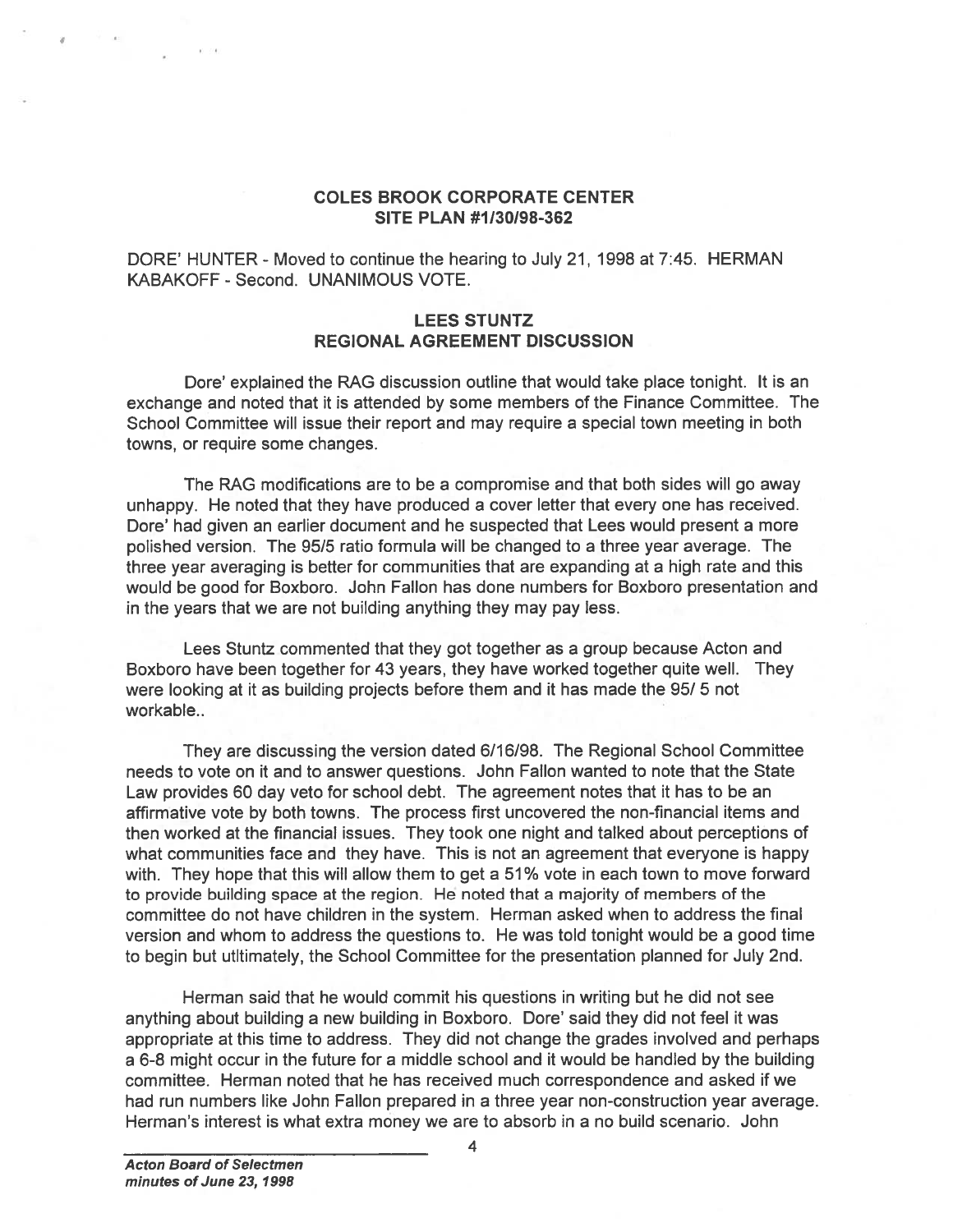Fallon explained that the practical approac<sup>h</sup> is 5% and goes to 18 to 20% and capital expenses. The educational reform in FY99 and after <sup>2000</sup> depends on what the State does. The third piece was to look back 10 years and what would have happened, assuming no Ed reform would be \$40,000 per year. The population has bounced up and down over the pas<sup>t</sup> 10 years and would have paid more in some cases under the three year averaging.

Asked why they took out the secret ballot vote. They felt that the Town Meetings could adopt it if they wanted, Dore' felt that it would be probably left in the final document. Herman said he would pu<sup>t</sup> his remaining questions in writing. He asked about the payments. Dore' said they have not stuck to the schedule for over 15 years. He felt it is wide open and was concerned. John Fallon felt we could address it in restricting the paymen<sup>t</sup> schedule.

Peter Ashton wanted to applaud the work of the committee. He hoped that both towns would agree and we could move forward to plan for the future. He asked about enrollment figures rationale as to the three year averaging. Dore' said that in reaching the fixed figure with Boxboro it was necessary to still provide Boxboro with an advantage. The three year averaging smoothes the impact and large swings, which would be beneficial to Boxboro.

Don commented on the outstanding draft response to be prepared by he and isa. Dore' again noted that they have not followed it for years but this would be addressed by them.

Peter Ashton asked about the School Building status. Lees commented that the Building Committee had consensus that there not be <sup>a</sup> building project on fall town meeting. They felt that the sewer issue and other factors of short time constraints looked to be too much. The Building Committee has not decided if they want to come into <sup>a</sup> November STM or come in April.

Wayne outlined the history of the regional agreemen<sup>t</sup> and he is positive and they have done <sup>a</sup> grea<sup>t</sup> job, it is the fastest he has seen anything come together.

Tom Mackay wanted to comment and complimented them on their job. He said that as <sup>a</sup> member of the Fincom and an individual of the Committee he hoped they would have an underlying analysis, why 5%? He wanted to talk about the 5%, he said going back 2 1/2 months and his presentation of 47 million with staff that 95/5 was <sup>a</sup> potential problem for Acton. Each 1% represents 800,000 to Acton over <sup>20</sup> years. He wanted this pu<sup>t</sup> on the table. As Chairman of Fincom he is charged to interact with the various committees. He was concerned that the Fincom was not notified until the last minute and learned about it in the Beacon. He thinks they need <sup>a</sup> time line of how we ge<sup>t</sup> from here to Town Meeting. FinCom feels it is <sup>a</sup> political issue.

Dore' noted that they go<sup>t</sup> the same notice that everyone got. It was decision of the committee to notify all at the same time in both towns. The matter is being formally presented to the School Committee on July 2nd and urged him to <sup>g</sup>ive his comments to the School Committee. John Fallon noted that not everyone would be happy but that is compromise.

4

 $t = -t$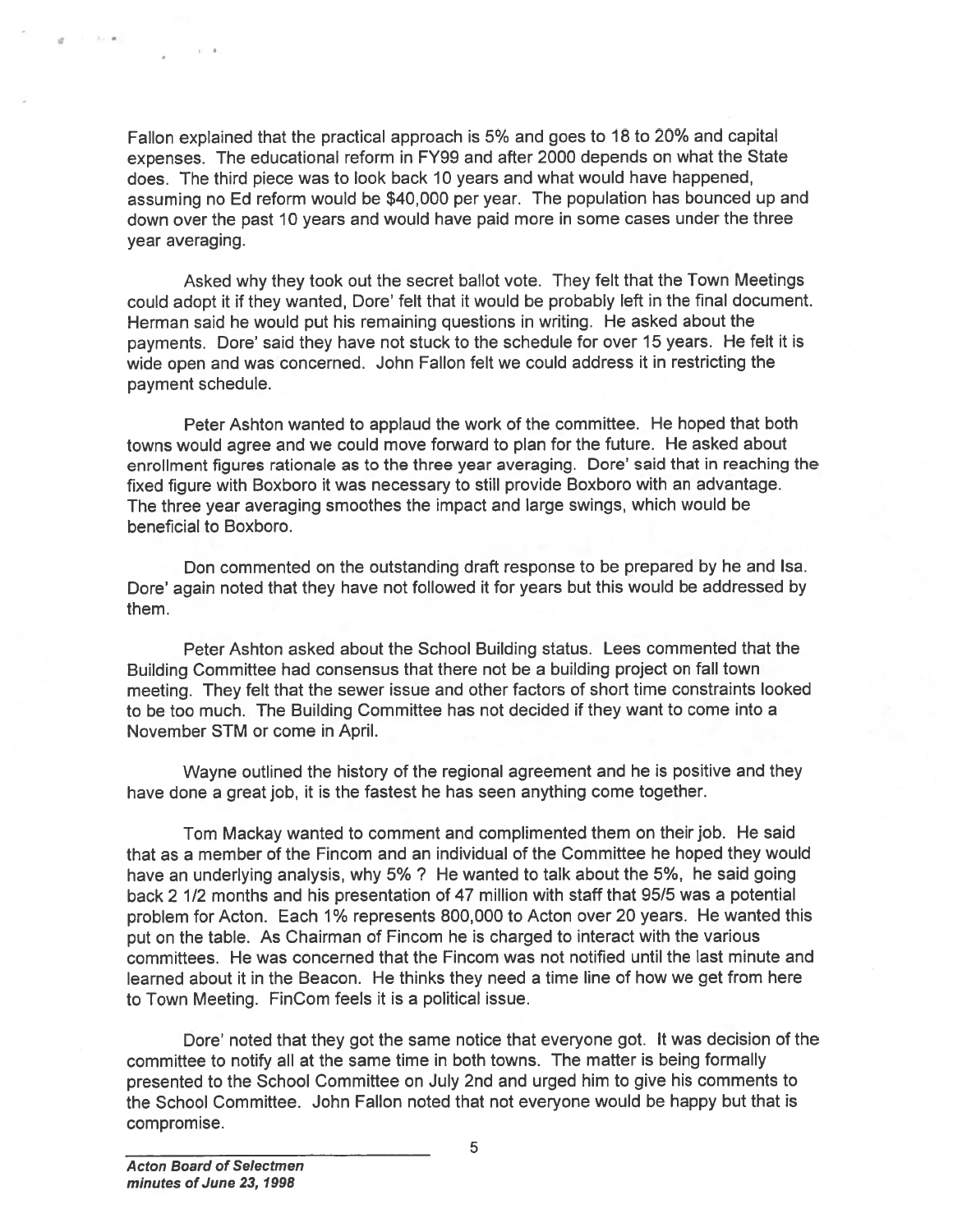#### SELINA OPPENHEIM ETHAN ALLEN DRIVE STOW DEVELOPMENTS

They wanted to share information they have developed. She read <sup>a</sup> letter sent to the Planning Board. They are currently cooperating with Stow residents to stop this.

Wayne noted that they have looked into the legal issues and the planning and standards used and the town line issue. There is <sup>a</sup> sliver of land at the end of Ethan Allen Drive and it is owned by someone and felt that maybe the developer was working toward this purchase. He noted that the town's hands are tied at this time but we would be willing to try to help.

Peter felt we need more ways to be proactive maybe through MAGIC. He noted that Stow subdivision plans do not require traffic mitigation.

Dore' suggested we look at traffic calming as <sup>a</sup> way to mitigate the traffic and reduce the drive through. Stow's objections are at West Acton Road, Wetlands and Conservation land and largest parcel undeveloped. It was noted that the sliver of land had been sold. Dore' suggested that they check at the registry of deeds and probably was purchased by the developer. Dore' said it is hard to stop development if everything is in place. He asked them to make the West Acton Road plan undesirable to through traffic at the Stow Meeting. SELINA OPPENHEIM<br>
They wanted to share information they have developed. She read a letter sen to<br>
the Panning Beat They are currently cooperating with Stow residents to stop this<br>
the Panning and<br>
through Beat of the town

Hirsch spoke about the water problems and potential water pollution. He asked that if the street goes through does he ge<sup>t</sup> his easement back. It was decided that abandonment could be looked at. Dore' suggested they visit the Water District and let them know of the problem.

51 Ethan Drive resident said it has always looked like <sup>a</sup> cul-de-sac and asked that the eminent domain angle be investigated.

# SELECTMEN'S BUSINESS

Dote' had <sup>a</sup> reques<sup>t</sup> for <sup>a</sup> temporary volunteer to serve on the Recreation Commission. Bea Perkins wanted to be appointed associate member. HERMAN KABAKOFF moved to appoint her to <sup>a</sup> term to end at the end of November. PETER ASHTON - Second. UNANIMOUS VOTE.

CABLEVISION SHORT TERM RENEWAL LICENSE PETER ASHTON -Moved to approve. HERMAN KABAKOFF Second. UNANIMOUS VOTE

MINUTEMAN TEC- The Tec School is trying to push legislation to have the school become <sup>a</sup> Charter School. Dore' felt that would be <sup>a</sup> good idea for the school.

SPECIAL TOWN MEETING DATES DORE' HUNTER - Move to set Special Town

1 4